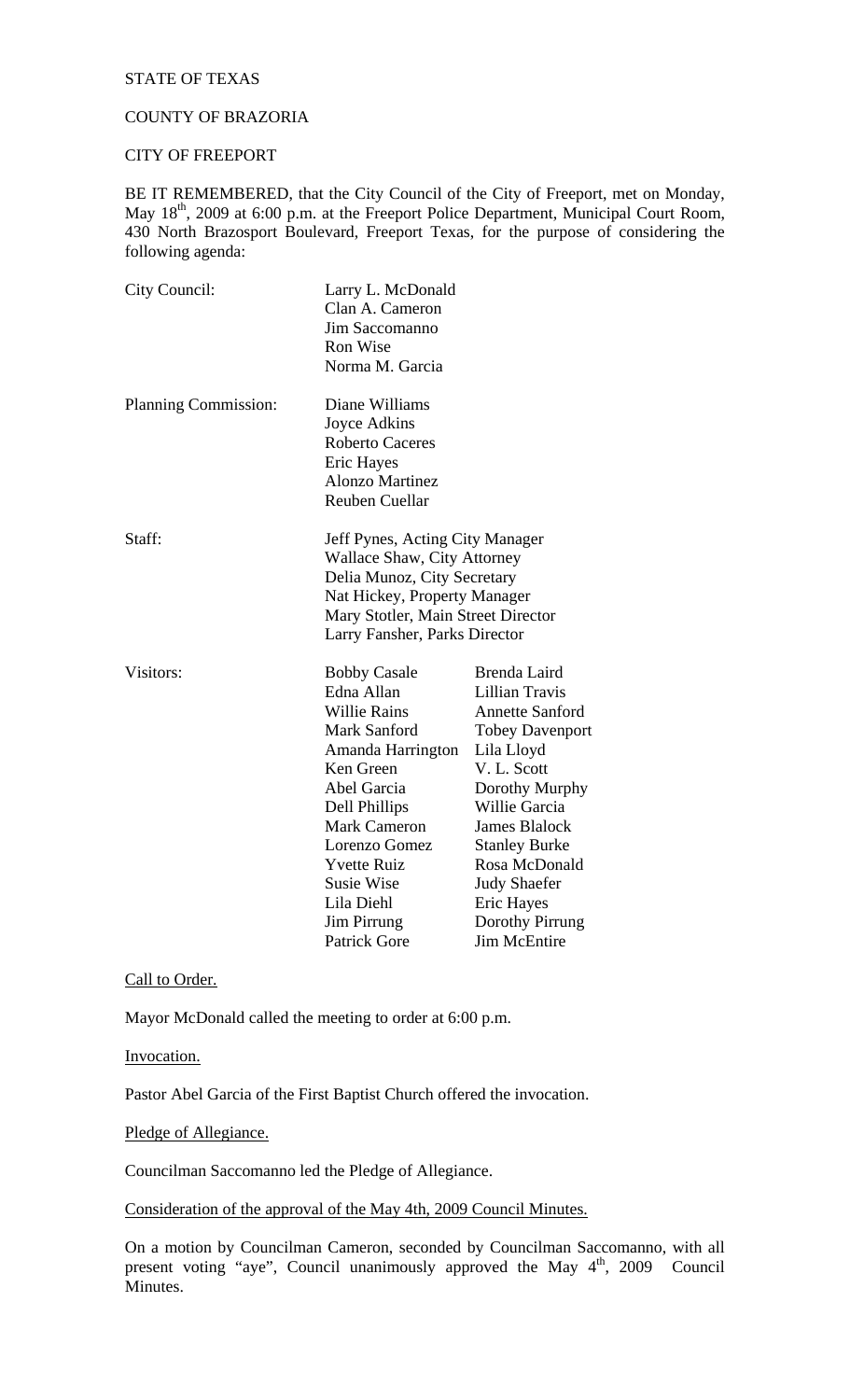Attending Citizens and Their Business.

Willie Rains talked about the taxi service in Freeport. One company and one car is very difficult to get a taxi service. He stated that there may be another taxi service in town that will be applying for a permit.

Toby Davenport of 201 E. Park, dissatisfied with the Quintana Bridge, that while traveling over the bridge to go to Quintana Beach, the bridge has metal plates that are a nuisance. Travelers are treating this as a speed bump. Also sand bags are on the bridge holding down an extension cord that is very distracting to travelers. He asked Council to contact the Texas Highway Department to correct this problem.

Consideration of the approval of Ordinance No. 2009-2219 canvassing the returns and declaring the results of the 2009 Annual Election .

On a motion by Councilman Wise, seconded by Councilman Cameron, with all present voting "aye", Council unanimously approved Ordinance No. 2009-2219 canvassing the returns and declaring the results of the 2009 Annual Election.

Administer Oath of Office to duly elected Mayor and Councilman for Ward B and Ward D.

Delia Munoz, City Secretary administered the Oath of Office to duly elected Larry L. McDonald for Mayor. Mayor McDonald then administered the Oath of Office to James W. Phillips for Ward B and Norma Garcia for Ward D. The newly elected officials took their seats.

Recognition of Councilman James Saccomanno for his service (2005-2009) to the City.

Mayor McDonald presented Mr. Saccomanno with a plaque.

Consideration of selecting the Mayor Pro Tem.

On a motion by Councilman Phillips, seconded by Councilman Cameron, with all present voting "aye", Council unanimously approved Councilwoman Norma M. Garcia as Mayor Pro Tem. Per charter, the longest service councilperson is appointed to Mayor Pro Tem.

**Public Hearing:** A 2nd public hearing on the question of whether or not Chapter 110 of the Code of Ordinances of said City should be amended to extend the hours during which beer and mixed beverages can be sold within said City to 2:00 o'clock a.m.

Mayor McDonald opened the  $2<sup>nd</sup>$  Public Hearing at 6:13 p.m. to discuss and allow comments from the general public regarding the hours during which beer and mixed beverages can be sold within said City to 2:00 o'clock a.m.

Tobey Davenport of 201 E. Park spoke in favor of extending the hours to 2:00 a.m. He suggested to Council to take advantage of extending the hours, and if Charter did not require an election then council could pass an ordinance to extend the hours. Conventional wisdom is to attract tourist, golfers, beach goers, boaters for the marina and restaurants to the City.

Ken Green spoke in favor of extending the hours. He has been in the restaurant business and because of the daylight savings time, restaurants need the extended hours. The marina is an incentive to come to Freeport.

Stanley Burke of 1807 N. T., spoke against extending the hours to 2:00 a.m. He asked if anybody knew actually how much revenue would be collected by extending the hours. The State gets 11%, County gets 1 ½, City gets ½ cent. Revenues in 1993, 1994 were less than 40,000 over all budget. His appraised value of his home went up after the 2:00 license was removed. Council had the authority to call a Special Election.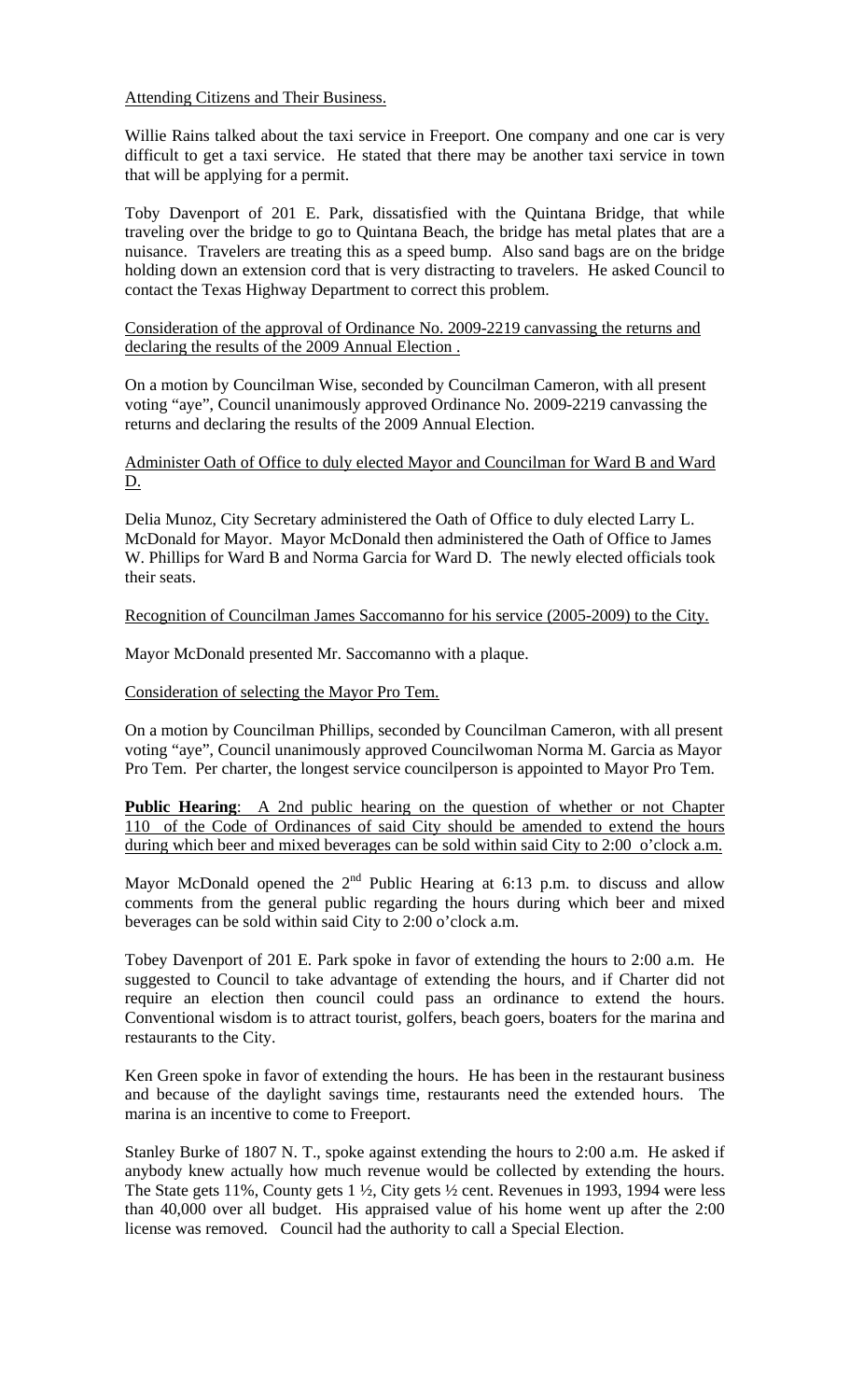Abel Garcia of 1751 W. 9<sup>th</sup> Street said he appreciated that Mayor McDonald and Councilman Cameron want the people of the City to make that decision and to vote as to whether extend the hours to 2:00 a.m. He said the bar owners are showing a lot of responsibility for extending the hours and the climate is different than in the past.

Councilman Phillips said he was here when it was voted in and when it was voted out. He knew of all the complaints that were coming in and some permits were denied and some were revoked because of problems, some even change owners. Councilman Phillips was in agreement to have the people vote on this issue.

Lillian Travis of 1931 North Ave. G., said that when Kicks Club was open, it had a lot of disturbances. Cars were parked along the street making it difficult to get by. She said it was nice that the club was closed. She has traveled all over the state, all major cities and no major restaurants are open late, only fast foods places are open.

Joyce Adkins said that because of the marina, the City is going into an entertainment mode. Other cities now have bars and clubs so Freeport will not attract all the drunks.

Willie Garcia said he has been very vocal and there has been some issues in the past but that was then, we are here today to make a decision that extending the hour to 2:00 a.m. would benefit the City. The marina is a big investment and it would benefit the whole City.

Percy Walker of the Flamingo Club stated that he did not like the work "drunk". His club it is not just a drinking establishment, that there are billiards teams and dart tournaments that take place. He does not serve liquor to those that appear to have had too much to drink. He said if he makes more money, he can spend more money here in Freeport.

Amanda Harrington owns the Freeport Ice House, she asked if crime and calls were up in Freeport and if stats were available. Chief Pynes said crimes and call were very low at bars. At the present she starts losing business around 10:00 p.m. She asked Council to make a decision on the current climate, not the past.

D. C. Smith recently moved here from Alabama and just purchased commercial property on Gulf Boulevard and wants to open a dance club. He hopes Freeport does not limit its progression and keeps an open mind. He is bringing a concert venue to Freeport but fears that the time limitation keeps people away.

Roy Henry, a retired police officer from Austin, supports extending the hours. He is somewhat dissatisfied with the failure of the city to progress, hopes that Freeport becomes a destination place.

Jim McEntire opposes the late hour. He suggested on cleaning up the Motel on Gulf Boulevard. He feels Freeport would fare better if it were cleaned up.

Alonzo Martinez said the issue is supply and demand.

Bobby Casale asked for a cost of an election. Mayor McDonald said it would cost approximately \$7,000.

Mayor McDonald felt that if Council approved the late hour, a public petition could over turn the decision and businesses and investors would lose their investment. The consensus of council is to have a November Election and let the citizens vote.

There being no further questions or comments, Mayor McDonald closed the  $2<sup>nd</sup>$  public hearing at 7:06 p.m.

**Public Hearing:** The City Council and the Planning Commission of said City will conduct a Joint Public Hearing to consider a proposed amendment to the Comprehensive Zoning Ordinance and Map of said City, changing the zoning classification of the following described property from its present classification of R-2 Single Family Residential to a new classification of W-2 Waterfront Light: